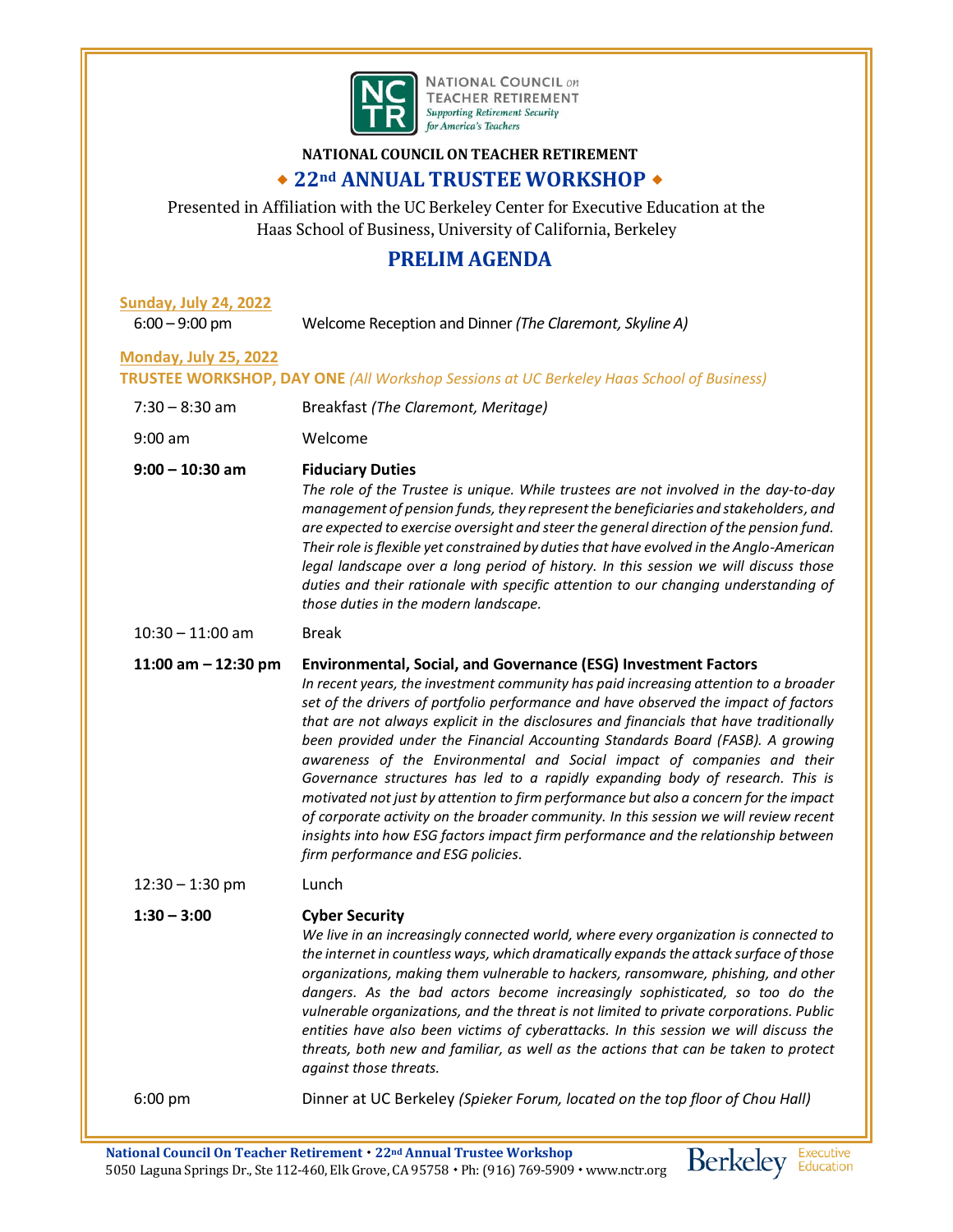

**NATIONAL COUNCIL on TEACHER RETIREMENT Supporting Retirement Security for America's Teachers** 

## **NATIONAL COUNCIL ON TEACHER RETIREMENT 22nd ANNUAL TRUSTEE WORKSHOP**

Presented in Affiliation with the UC Berkeley Center for Executive Education at the Haas School of Business, University of California, Berkeley

# **PRELIM AGENDA**

### **Tuesday, July 26, 2022 TRUSTEE WORKSHOP, DAY TWO** *(All Workshop Sessions at UC Berkeley Haas School of Business)*

7:30 – 8:30 am Breakfast *(The Claremont, Meritage)*

### **9:00 – 10:30 am Alternative Investments**

*Traditional pension fund investing focused primarily on fixed income and equity investments. In the past 20 years, as the investment opportunity set has grown and as public pension funds have become more sophisticated, there has been a market shift toward "alternative" investments, which includes real estate, commodities, hedge funds, but mostly private equity. While private equity has enabled the expansion of the risk/return frontier for pension funds, it comes with questions about transparency, fee structure and governance. In this session we will discuss the complications that arise from investing in non-liquid and sometimes considered opaque investment vehicles.*

#### 10:30 – 11:00 am Break

### **11:00 am – 12:30 pm The Future of Pension Funds**

*Pension funds are one of the most impactful financial innovations of our time. They provide income security to millions of retirees, and yet the structure and form of pension funds is continually changing. We have seen a move from defined benefit to defined contribution in many domains while also seeing a shift from liquid to illiquid investments. What does the future hold for pension funds? What are some of the innovations that we are seeing in the world of public pension funds? In this session, we will explore the latest trends and what to watch out for in the world of pension funds.* 

12:30 – 1:30 pm Lunch

# **1:30 – 3:00 pm Case Study**

*In this session participants will have an opportunity to discuss lessons learned by preparing a Harvard Business School case which will highlight some of the decisions faced by trustees and CIOs in a real-life situation.*

### 6:00 pm Dinner for All Attendees *(The Claremont, Meritage)*

### **Wednesday, July 27, 2022**

**TRUSTEE WORKSHOP, DAY THREE** *(All Workshop Sessions at The Claremont)*

- 7:30 8:30 am Breakfast *(The Claremont, Meritage)*
- **8:30 TRUSTEE WORKSHOP BEGINS**

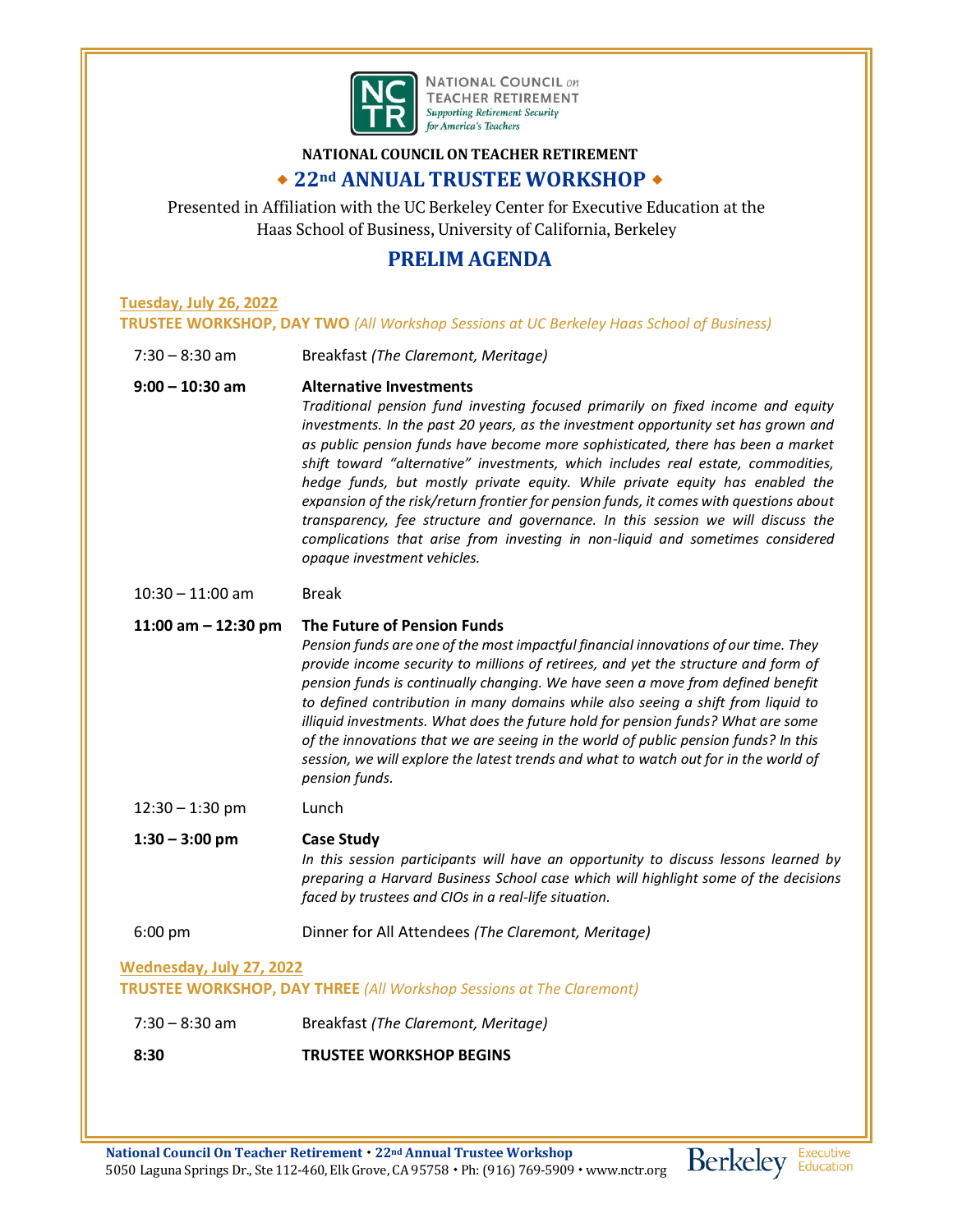

**NATIONAL COUNCIL ON TEACHER RETIREMENT** Supporting Retirement Security<br>for America's Teachers

### **NATIONAL COUNCIL ON TEACHER RETIREMENT**

# **22nd ANNUAL TRUSTEE WORKSHOP**

Presented in Affiliation with the UC Berkeley Center for Executive Education at the Haas School of Business, University of California, Berkeley

# **PRELIM AGENDA**

| <b>Wednesday, July 27, 2022 (continued)</b> |                                                                                                                                                                                                                                                                                                                                                                                                                                                                                                                                                                                                                                                                                                                                                      |  |
|---------------------------------------------|------------------------------------------------------------------------------------------------------------------------------------------------------------------------------------------------------------------------------------------------------------------------------------------------------------------------------------------------------------------------------------------------------------------------------------------------------------------------------------------------------------------------------------------------------------------------------------------------------------------------------------------------------------------------------------------------------------------------------------------------------|--|
| $8:45 - 9:45$ am                            | <b>TRUSTEE WORKSHOP, DAY THREE (All Workshop Sessions at The Claremont)</b><br><b>Breakout Session</b>                                                                                                                                                                                                                                                                                                                                                                                                                                                                                                                                                                                                                                               |  |
|                                             | In this session we will break into two groups for a facilitated discussion of previous<br>days' presentations and discussions concerning ESG investments and system<br>cybersecurity concerns. Participants will have an opportunity to share and learn<br>about recent experiences, developments, and actions regarding these topics.                                                                                                                                                                                                                                                                                                                                                                                                               |  |
| $9:45 - 10:45$ am                           | <b>Federal Relations Update</b><br>Leigh Snell, Federal Relations Director, NCTR                                                                                                                                                                                                                                                                                                                                                                                                                                                                                                                                                                                                                                                                     |  |
| $10:45 - 11:00$ am                          | <b>Break</b>                                                                                                                                                                                                                                                                                                                                                                                                                                                                                                                                                                                                                                                                                                                                         |  |
| $11:00 - N$ oon                             | <b>Setting the Discount Rate &amp; Communicating System Cost Obligations</b><br>Under the New Actuarial Standard of Practice (ASOP) No. 4<br>Two presentations and discussions concerning responsibilities of Boards of<br>Trustees: (1) Comparing, contrasting, and using your actuarial discount rate and<br>investment consultant's projected return expectations that don't match; and (2)<br>the new ASOP No. 4 requirements taking effect in 2023 and its requirement to<br>disclose the value of plan liabilities using an interest rate derived "low-default-risk<br>fixed income securities."<br>Paul Angelo, Sr. Vice President & Actuary, The Segal Co.<br>John Pirone, Sr. Vice President, Capital Markets Research, Callan<br>$\bullet$ |  |
| Noon                                        | Lunch (The Claremont)                                                                                                                                                                                                                                                                                                                                                                                                                                                                                                                                                                                                                                                                                                                                |  |
| $1:00 - 2:00$ pm                            | <b>Public Equity &amp; Fixed Income Investments</b><br>A macroeconomic update and discussion regarding the implications of your system's<br>public equity and fixed income investing.<br>William Costigan, Managing Director, Guggenheim Investments                                                                                                                                                                                                                                                                                                                                                                                                                                                                                                 |  |
| $2:00 - 3:00$ pm                            | <b>Pension Obligation Bonds: Current Developments and Thinking</b><br>A presentation and discussion of the appeal and pitfalls of Pension Obligation Bonds.<br>Todd Tauzer, Vice President & Actuary, The Segal Co.                                                                                                                                                                                                                                                                                                                                                                                                                                                                                                                                  |  |
| $3:00 - 4:00$ pm                            | The National Teacher Shortage and the Implications for the Future of<br><b>Teacher Pension Plans</b>                                                                                                                                                                                                                                                                                                                                                                                                                                                                                                                                                                                                                                                 |  |
| $4:00 - 4:15$ pm                            | <b>Break</b>                                                                                                                                                                                                                                                                                                                                                                                                                                                                                                                                                                                                                                                                                                                                         |  |